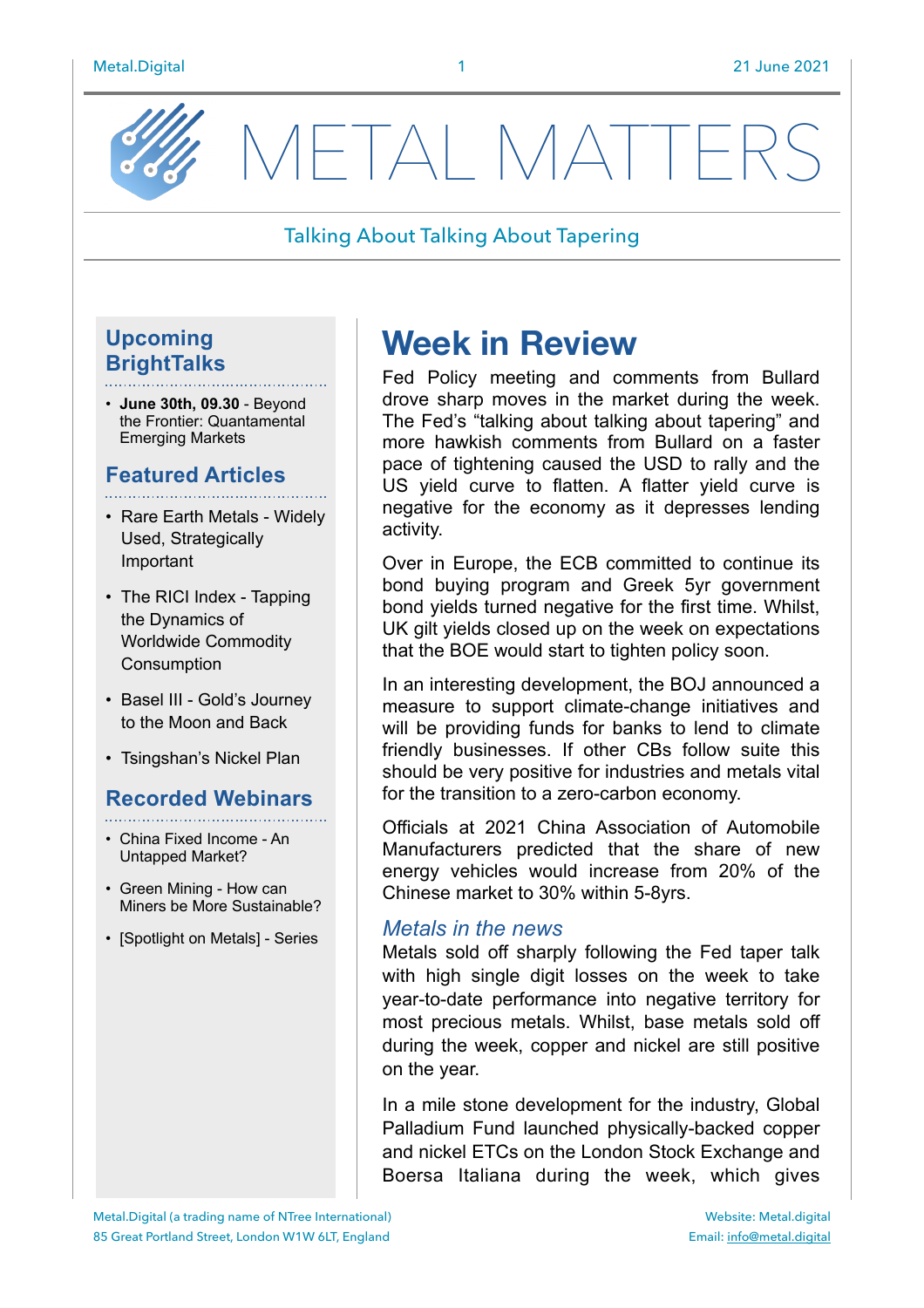#### **Week Ahead**

On Tuesday Chairman Powell will testify on the FED's response to the Corona pandemic and traders will be watching closely to see if he elaborates further on expectations of tightening policy earlier than expected. Over in the UK, the BOE will be watched closely on Thursday for its decision on interest rate policy. Expectations are mixed given higher than expected recent inflation and jobs data versus growing Covid delta variant numbers. Core US PCE data should be released on Friday to close the week.

investors access to the spot performance of copper and nickel and allows them to participate in the global zero-carbon transition trend. The launch comes on the heels of industrial metals making big headlines over the last year with Goldman Sachs predicting demand growth for the metals to accelerate as the world transitions to zero-carbon.

The mining industry is watching the Peru closely as the 2021 general election remains in dispute, with the threat of nationalisation of the industry hanging in the balance if Pedro Castillo is declared the winner. Nationalisation of the industry is expected to disrupt supply and increase risk premiums on mining companies.

BHP averted a strike at its second largest copper mine in Chile after agreeing a wage deal with striking staff. With Chile responsible for close to a third of mined copper supply, the aversion of striking mining workers reduces supply risks in a tight market.

## Chart of the Week – Commercial and Industrial loans down to 2015 levels



## Metals - Spot Price

| <b>Metal</b> | Price 18<br><b>Jun USD</b> | <b>Weekly</b><br><b>Change</b><br>% | Mtd.<br><b>Change</b><br>% | Ytd.<br><b>Change</b><br>℁ | <b>Price vs</b><br><b>50d</b><br><b>MA</b> | <b>Price vs</b><br><b>200d</b><br><b>MA</b> | <b>Change in</b><br><b>Futures</b><br>positioning |
|--------------|----------------------------|-------------------------------------|----------------------------|----------------------------|--------------------------------------------|---------------------------------------------|---------------------------------------------------|
| Gold         |                            |                                     |                            |                            |                                            |                                             |                                                   |
|              | 1,764                      | $-6.0%$                             | $-7.5%$                    | $-7.1%$                    | $-3.7%$                                    | $-4.0%$                                     | 0.0%                                              |
| Silver       | 25.8                       | $-7.6%$                             | $-8.0%$                    | $-2.3%$                    | $-4.6%$                                    | 0.2%                                        | 0.0%                                              |
| Platinum     | 1,043                      | $-9.3%$                             | $-12.3%$                   | $-2.7%$                    | $-12.6%$                                   | $-3.6%$                                     | 0.0%                                              |
| Palladium    | 2,475                      | $-10.9%$                            | $-12.6%$                   | 1.1%                       | $-12.5%$                                   | $-0.8%$                                     | 0.0%                                              |
| Copper       | 9,120                      | $-8.6%$                             | $-11.0%$                   | 17.7%                      | $-7.3%$                                    | 9.9%                                        | 0.0%                                              |
| Nickel       | 17,320                     | $-5.4%$                             | $-2.8%$                    | 4.7%                       | $-0.1%$                                    | 3.4%                                        | $-174.3%$                                         |
|              |                            |                                     |                            |                            |                                            |                                             |                                                   |

**Contact** 

- **LinkedIn:**
- [Metal.Digital](https://www.linkedin.com/company/metal-digital/)
- Ntree International

#### **Twitter:**

• @MetalDotDigital

• @NTree\_News

#### **Website:**

- **• <https://metal.digital/>**
- **• <https://www.ntree.co.uk/>**

Website: Metal.digital Email: [info@metal.digital](mailto:info@metal.digital)

Metal.Digital (a trading name of NTree International) 85 Great Portland Street, London W1W 6LT, England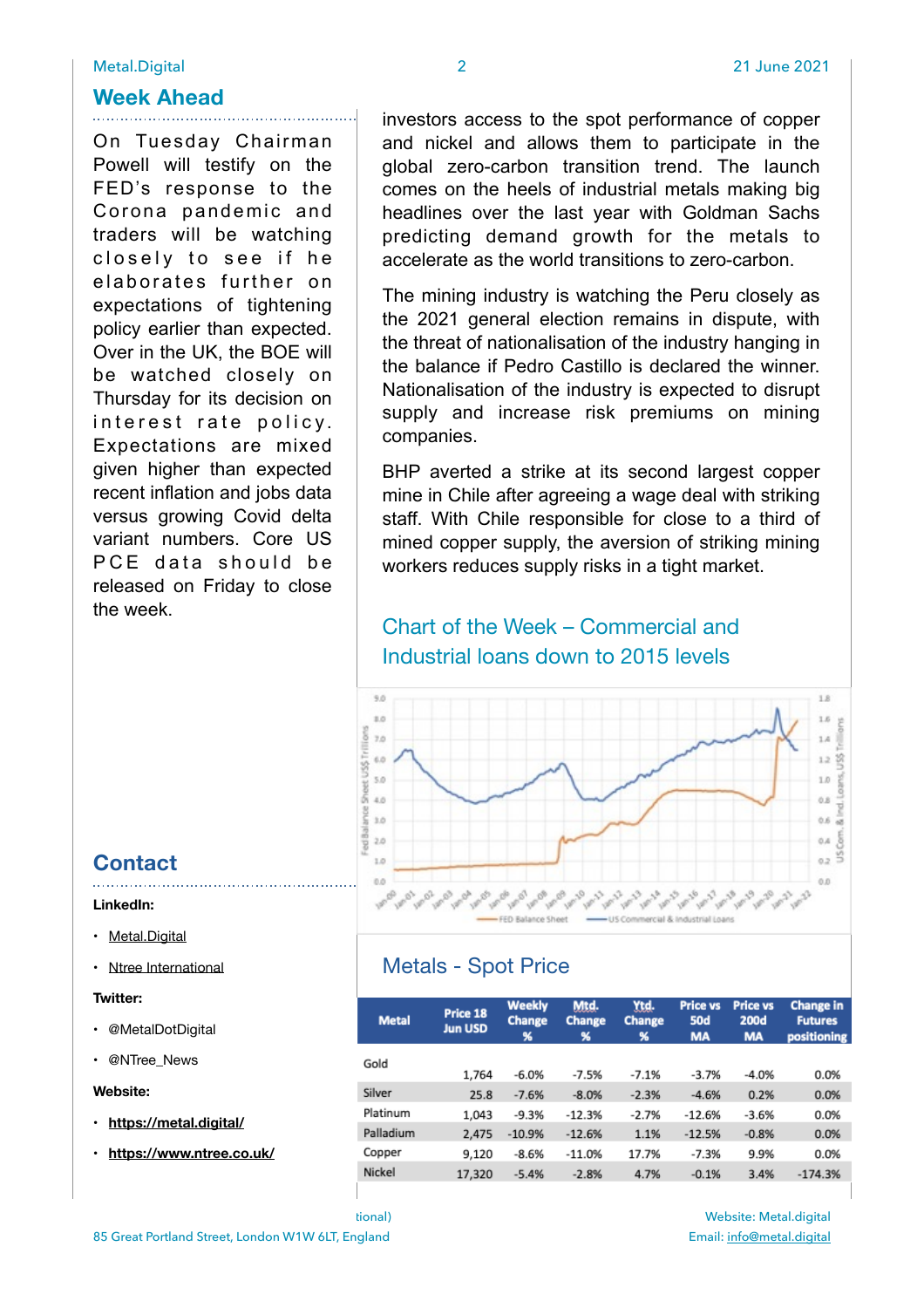## Risk Factors

Investment in the ETC Securities will involve a significant degree of risk. Investors may lose the value of their entire investment or part of it. Each prospective purchaser of, or investor in, ETC Securities should be familiar with instruments having characteristics similar to the ETC Securities and should fully understand the terms of the ETC Securities and the nature and extent of its exposure to risk of loss.

Performance and capital loss: Past performance is not a reliable indicator of future results. The value of an investment may go down as well as up and can result in losses, up to and including a total loss of the amount initially invested.

Generic risks: Investments in ETCs involve numerous risks including, but not limited to, metal market risks, foreign exchange risks, interest rate risks, and liquidity risks.

Potential investors should refer to the section entitled "Risk Factors" in the Prospectus relating to the GPF Physical Metal ETC Securities Programme for further details of these and other risks associated with an investment in GPF ETCs and consult their financial advisers as needed.

Note: All performance data to 18 June. Futures positioning based on CFTC and SHFE data. Past performance is not an indicator of future performance and the value of an investment

## GPF ETC Listings on LSE, Xetra, SIX and Borse Italiana

may fall as well as rise. Investors take on currency risk when taking unhedged exposure to

| <b>Name</b>                    | <b>LSE Ticker</b>  | <b>Xetra</b><br><b>Ticker</b> | <b>Borsa</b><br><b>Italiana</b><br><b>Ticker</b> | <b>SIX</b><br><b>Ticker</b> | <b>ISIN</b>  | <b>TER</b> |
|--------------------------------|--------------------|-------------------------------|--------------------------------------------------|-----------------------------|--------------|------------|
| GPF Physical Gold ETC          | TGLD / TAUS        | OIIA                          | TGLD                                             | TGLD                        | XS2265368097 | 0.145%     |
| <b>GPF Physical Silver ETC</b> | <b>TSLV / TAGS</b> | OIIB                          | <b>TSLV</b>                                      | <b>TSLV</b>                 | XS2265369574 | 0.200%     |
| GPF Physical Platinum ETC      | TPLT / TPTS        | OIIC                          | TPAL                                             | TPAL                        | XS2265369731 | 0.200%     |
| GPF Physical Palladium ETC     | TPAL / TPDS        | OIID                          | <b>TPLT</b>                                      | <b>TPLT</b>                 | XS2265370234 | 0.200%     |
| GPF Physical Copper ETC        | <b>TCOP / TCUS</b> | OIIEG                         | <b>TCOP</b>                                      |                             | XS2314659447 | 0.850%     |
| <b>GPF Physical Nickel ETC</b> | TNIK / TNIS        | OIIFG                         | <b>TNIK</b>                                      |                             | XS2314660700 | 0.750%     |

#### **Trading**

AP: Flow Traders MM: GHCO, Peel Hunt, Winterflood

#### Disclaimer

For professional clients and eligible counterparties only

NTree International Limited ("NTree") is an appointed representative of Messels Ltd. which is authorised and regulated by the Financial Conduct Authority. This document does not constitute an offer to buy or sell or a solicitation of an offer to buy securities in any company.

This document is not intended for distribution to any other country where such distribution or use would be contrary to local law or regulation. Specifically, this document is not intended for general distribution in the United States or Canada. Investing in financial markets involves a substantial degree of risk. Nothing described herein is intended to imply that an investment is "safe", "conservative", "risk free" or "risk averse".

This document does not consider the specific investment objective, financial situation or particular needs of any potential investor and is intended only for those investors who are capable of understanding the risk of loss of all or a substantial part of their monies. Potential investors in the UK are reminded that they will not benefit from the UK investors compensation scheme.

Nothing contained herein constitutes investment, legal, tax or other advice nor is to be relied upon in making an investment or other decision. No recommendation is made positive or otherwise, regarding individual securities or investments mentioned herein. Any summary list of risk factors does not purport to be a complete enumeration or

commodities. Source: Bloomberg, NTree